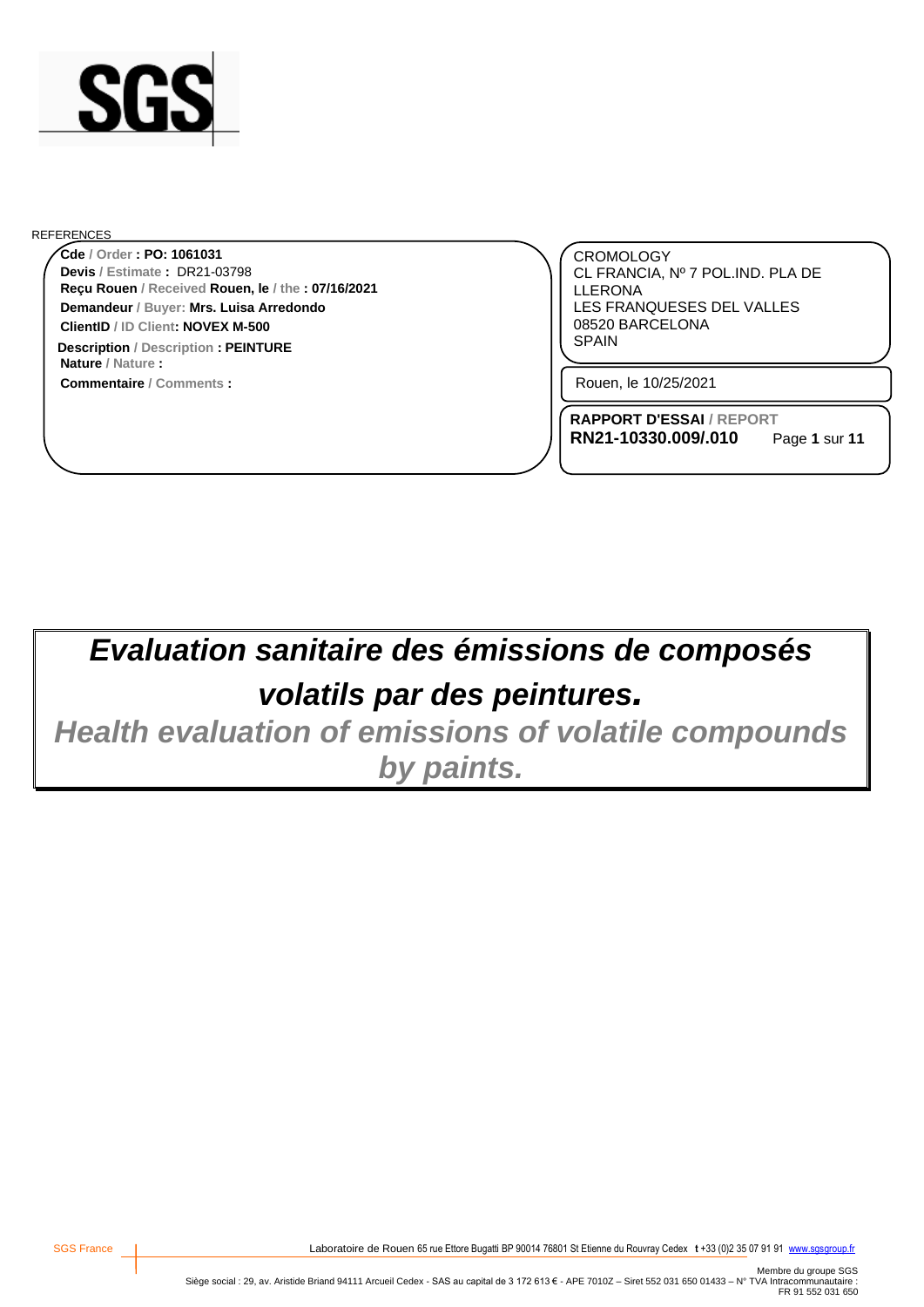

#### *I.***Description de l'échantillon /** *Sample Description*



#### **II.But des analyses /** *Objective of analysis*

L'objectif de cet essai est de caractériser les émissions de composés organiques volatils (COV) et d'aldéhydes (dont formaldéhyde) sur des peintures et d'en réaliser l'évaluation sanitaire selon le protocole européen ECA/IAQ (1997). La classe des émissions de chaque produit doit être déterminée suivant les critères des arrêtés du 19 avril 2011 et du 20 février 2012.

*The objective of this test is to characterize the emissions of volatile organic compounds (VOCs) and aldehydes (including formaldehyde) on paints and to carry out the health evaluation according to the European protocol ECA / IAQ (1997). The class of emissions for each product must be determined according to the criteria of the Orders of April 19, 2011 and February 20, 2012.*

(1) Assays subcontracted in a SGS laboratory (2) Assays subcontracted in a partner laboratory.<br>Abbreviations ME or MO described within the field "parameters" of this report mean "Internal method" (adapting from the referen

The testing report only concerns materials or products submitted for assay. The duplication of this document is only authorized in its entirety without the written permission of the laboratory. The present report is issued

general conditions of services. (Copy available on request).<br>This documents a fister of the Company subject to the Company subject to the Gompany subject to the School of<br>Documents at <u>http://www.ses.com/en/Terms-and-Condi</u> the fullest extent of the law."

Unless otherwise stated the results shown in this test report refer only to the sample(s) tested and such sample(s) are retained for 60 days only (indeed less depending on kind of sample(s)) or more than 60 days according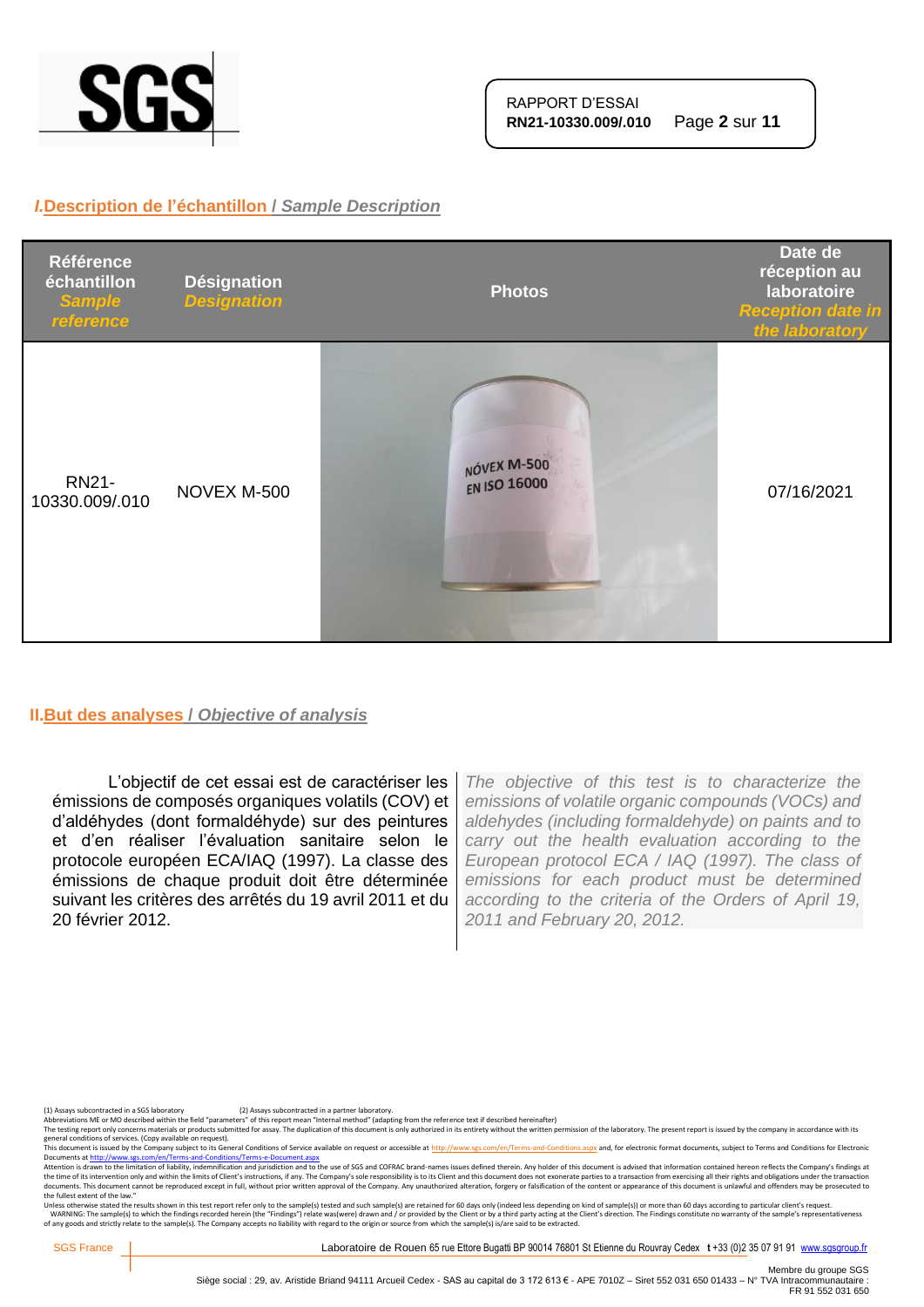

#### **III.Références Méthodes / Method References**

|             |  | Essai réalisé selon les méthodes d'essais   Test carried out according |
|-------------|--|------------------------------------------------------------------------|
| suivantes : |  | methods:                                                               |
|             |  |                                                                        |

- Conditionnement du produit de construction en chambre d'essai de 50.9 litres selon la norme NF EN ISO 16000-9 (08/2006), le décret n°2011-321 du 23 mars 2011 et l'arrêté du 19 avril 2011 modifié par l'arrêté du 28 mai 2009 relatif à l'étiquetage des produits de construction ou de revêtement de mur ou de sol et des peintures et vernis sur leurs émissions de polluants volatils.
- Mesure des COV : prélèvement sur tube TENAX TA et analyse chromatographique par TD/GC/MS selon la norme ISO 16000-6 (03/2012).
- Mesure du formaldéhyde : prélèvement sur cartouche DNPH et analyse chromatographique par HPLC/UV selon la norme ISO 16000-3 (12/2011).

Préparation de l'éprouvette d'essai selon la norme NF EN ISO 16000-11 (08/2006)

• Préparation de l'éprouvette d'essai afin de recréer le scénario type défini dans l'annexe B de la norme NF EN ISO 16000-9, au décret n°2011-321 du 23 mars 2011 et l'arrêté du 19 avril 2011 relatif à l'étiquetage des produits de construction ou de revêtement de mur ou de sol et des peintures et vernis sur leurs émissions de polluants volatils.

to the following tests

- Construction product conditioning in an emission test chamber of 50.9 liters according to standard NF EN ISO 16000-9 (08/2006) and the decree nr. 2011-321 of March 23, 2011 and the by-law of April 19, 2011 modified by the by-law of May 28, 2009 regarding the labelling of construction products and covering the wall or floor and paint and varnish on their emissions of volatile pollutants.
- Measurement of VOC: sampling on TENAX TA tubes and chromatographic analysis by TD / GC / MS according to standard ISO 16000-6 (2012-03).
- Measurement of formaldehyde: sampling on DNPH cartridge and chromatographic analysis by HPLC /UV according to the standard ISO 16000-3 (2011-12)

Preparation of test sample according to standard NF EN ISO 16000-11 (08/2006)

• Preparation of test sample to recreate the scenario type as defined in Annex B of the standard NF EN ISO 16000-9, the decree nr. 2011-321 of March 23, 2011 and the by-law of April 19, 2011 regarding the labelling of construction products and covering the wall or floor and paint and varnish on their emissions of volatile pollutants.

(1) Assays subcontracted in a SGS laboratory (2) Assays subcontracted in a partner laboratory.<br>Abbreviations ME or MO described within the field "parameters" of this report mean "Internal method" (adapting from the referen

The testing report only concerns materials or products submitted for assay. The duplication of this document is only authorized in its entirety without the written permission of the laboratory. The present report is issued

general conditions of services. (Copy available on request).<br>This document is issued by the Company subject to its General Conditions of Service available on request or accessible at <u>http://www.sgs.com/en/Terms-and-Condit</u>

Attention is drawn to the limitation of liability, indemnification and jurisdiction and to the use of SGS and COFRAC brand-names issues defined therein. Any holder of this document is advised that information contained her the fullest extent of the law."

Unless otherwise stated the results shown in this test report refer only to the sample(s) tested and such sample(s) are retained for 60 days only (indeed less depending on kind of sample(s)) or more than 60 days according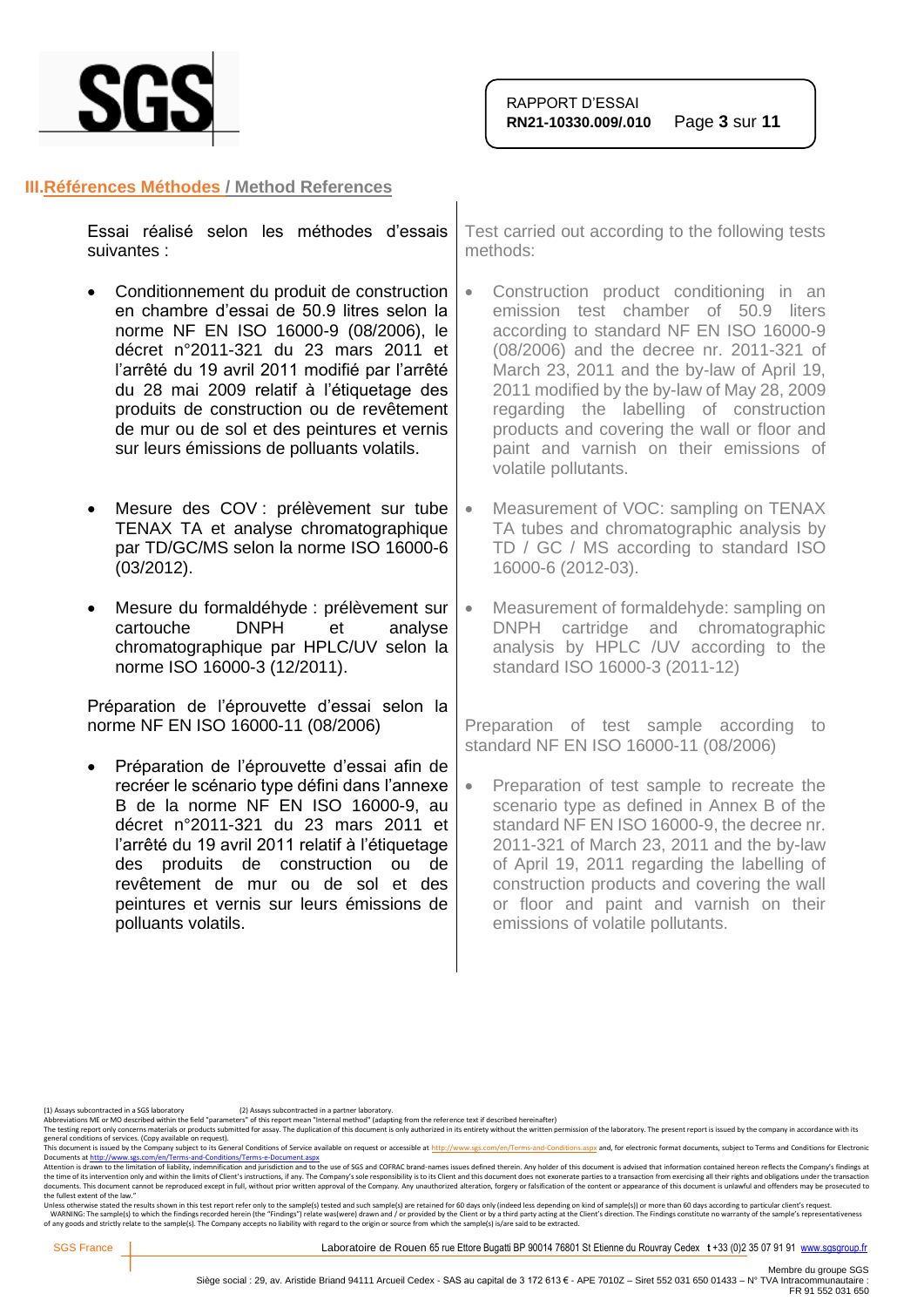

#### Les limites en fonction des étiquetages sont résumées ci-dessous :

*The limits according to the labels are summarized below:*

| <b>CLASSES</b>         | c      | B      | A        | $A^+$   |
|------------------------|--------|--------|----------|---------|
| Formaldéhyde           | >120   | < 120  | < 60     | < 10    |
| Acétaldéhyde           | >400   | < 400  | $<$ 300  | $<$ 200 |
| Toluène                | > 600  | < 600  | $<$ 450  | $<$ 300 |
| Tétrachloroéthylène    | >500   | < 500  | $<$ 350  | $<$ 250 |
| Xylène                 | >400   | < 400  | $<$ 300  | $<$ 200 |
| 1,2,4-Triméthylbenzène | > 2000 | < 2000 | $<$ 1500 | < 1000  |
| 1,4-Dichlorobenzène    | >120   | < 120  | < 90     | < 60    |
| Ethylbenzène           | >1500  | < 1500 | < 1000   | $<$ 750 |
| 2-Butoxyéthanol        | > 2000 | < 2000 | < 1500   | < 1000  |
| Styrène                | > 500  | < 500  | $<$ 350  | $<$ 250 |
| COVT                   | > 2000 | < 2000 | $<$ 1500 | < 1000  |

(1) Assays subcontracted in a SGS laboratory (2) Assays subcontracted in a partner laboratory.<br>Abbreviations ME or MO described within the field "parameters" of this report mean "Internal method" (adapting from the referen

Abbreviations ME or MO described within the neid "parameters" or this report intent intention of this document is only outhorized in its entirety without the written permission of the laboratory. The present report is issu

general conditions of services. (Copy available on request).<br>This documents a fister of the Company subject to the Company subject to the Gompany subject to the School of<br>Documents at <u>http://www.ses.com/en/Terms-and-Condi</u> the fullest extent of the law."

Unless otherwise stated the results shown in this test report refer only to the sample(s) tested and such sample(s) are retained for 60 days only (indeed less depending on kind of sample(s)) or more than 60 days according

SGS France | Laboratoire de Rouen 65 rue Ettore Bugatti BP 90014 76801 St Etienne du Rouvray Cedex t +33 (0)2 35 07 91 91 [www.sgsgroup.fr](http://www.sgsgroup.fr/)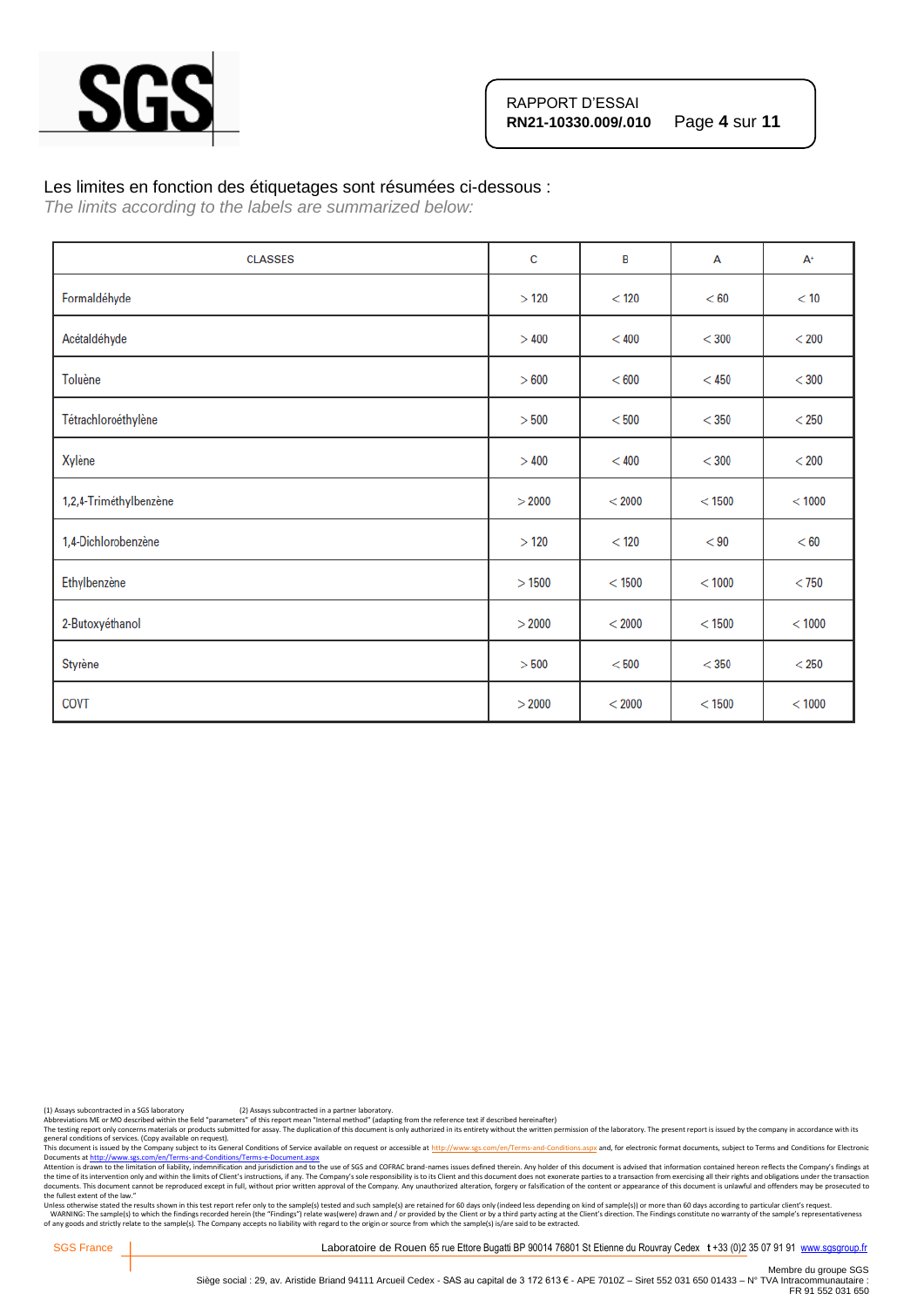

## **IV.Analyses / Analysis.**

## 1) Préparation de l'éprouvette d'essai (1)*./ Preparation of the test sample (1)*

| Méthode de préparation selon la norme NF EN      | Method of preparation according to standard     |  |
|--------------------------------------------------|-------------------------------------------------|--|
| ISO 16000-11 (08/2006) adaptée :                 | NF EN ISO 16000-11 (2006-08) adapted:           |  |
| • Produits liquides : 2 couches de peinture ont  | Liquids product: 2 layers of paint were applied |  |
| été appliquées sur un intervalle de 24 heures    | $\bullet$                                       |  |
| sur un support inerte en verre (7.65 g $\pm$ 10% | to an interval of 24 hours on an inert support  |  |
| par couche).                                     | glass $(7.65 g \pm 10\%$ per layer).            |  |
| • Après application, séchage de 72 heures        | • After applying, drying 72 hours before        |  |
| avant début de l'essai et conditionnement en     | beginning the test and conditioning in the test |  |
| chambre d'essai de 50.9 litres.                  | chamber 50.9 litres.                            |  |

(1) Assays subcontracted in a SGS laboratory (2) Assays subcontracted in a partner laboratory.<br>Abbreviations ME or MO described within the field "parameters" of this report mean "Internal method" (adapting from the referen

Abbrevations ML or MU described with the held "parameters" of this report mean "internal methor" ledapting from the reference text if elescibed meremalter) without the written permistion of the laboratory. The present repo

general conditions of services. (Copy available on request).<br>This documents a fister of the Company subject to the Company subject to the Gompany subject to the School of<br>Documents at <u>http://www.ses.com/en/Terms-and-Condi</u> the fullest extent of the law."

Unless otherwise stated the results shown in this test report refer only to the sample(s) tested and such sample(s) are retained for 60 days only (indeed less depending on kind of sample(s)) or more than 60 days according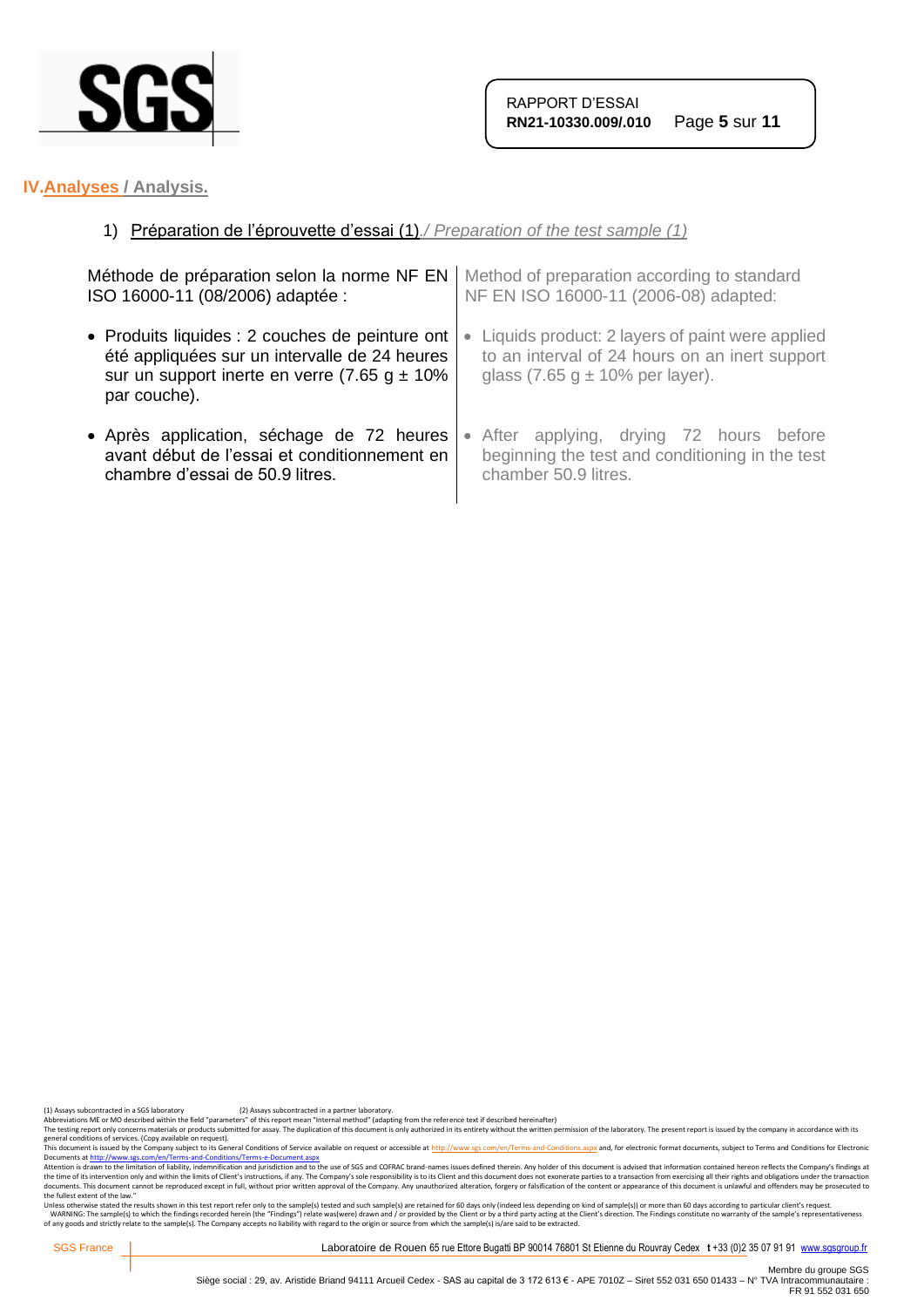

## *2)* Conditionnement en chambre d'essai d'émission (1) */ Conditioning in emission test chamber (1):*

L'éprouvette d'essai a été conditionnée sous une chambre d'essai d'émission en verre d'un volume de 50.9 litres. Les paramètres d'essai retenus, proches du scénario d'émission **« murs »** de la norme NF EN ISO 16000-9 adaptée, sont présentés dans le tableau ci-dessous.

*The test sample was conditioned under a glass emission test chamber with a volume of 50.9 liters. The selected test parameters, close to the "walls" emission scenario of the NF EN ISO 16000-9 adapted standard, are presented in the table below.*

| <b>Paramètres</b><br><b>Parameters</b>                             | <b>Conditions d'essai</b><br><b>Test conditions</b>        |
|--------------------------------------------------------------------|------------------------------------------------------------|
| Scénario<br>Scenario                                               | <b>MUR</b><br>WALL                                         |
| Chambre d'essai d'émission<br>Emission test chamber                | Cuve en verre<br>glass vat                                 |
| Volume de la chambre<br>Chamber volume                             | 0.0509 m3                                                  |
| Température<br>Temperature                                         | $23 \pm 2$ °C                                              |
| Humidité relative<br>Relative humidity                             | $50 \pm 5 \%$                                              |
| Surface de l'éprouvette<br>Sample area                             | $500 \text{ cm}^2$                                         |
| Débit d'air<br>Air flow                                            | $0.42$ l.min <sup>-1</sup>                                 |
| Taux de renouvellement d'air<br>Air renewal rate                   | $0.50 h^{-1}$                                              |
| Taux de charge<br>Load rate                                        | 1.00 $m^2.m^{-3}$                                          |
| Débit d'air spécifique surfacique<br>Specific air flow per surface | $0.50 \text{ m}^3 \cdot \text{m}^{-2} \cdot \text{h}^{-1}$ |
| Durée de l'essai<br><b>Test duration</b>                           | 28 jours<br>28 days                                        |

(1) Assays subcontracted in a SGS laboratory (2) Assays subcontracted in a partner laboratory.<br>Abbreviations ME or MO described within the field "parameters" of this report mean "Internal method" (adapting from the referen

The testing report only concerns materials or products submitted for assay. The duplication of this document is only authorized in its entirety without the written permission of the laboratory. The present report is issued

general conditions of services. (Copy available on request).<br>This documents a fister of the Company subject to the Company subject to the Gompany subject to the School of<br>Documents at <u>http://www.ses.com/en/Terms-and-Condi</u> the fullest extent of the law."

Unless otherwise stated the results shown in this test report refer only to the sample(s) tested and such sample(s) are retained for 60 days only (indeed less depending on kind of sample(s)) or more than 60 days according

SGS France | Laboratoire de Rouen 65 rue Ettore Bugatti BP 90014 76801 St Etienne du Rouvray Cedex t +33 (0)2 35 07 91 91 [www.sgsgroup.fr](http://www.sgsgroup.fr/)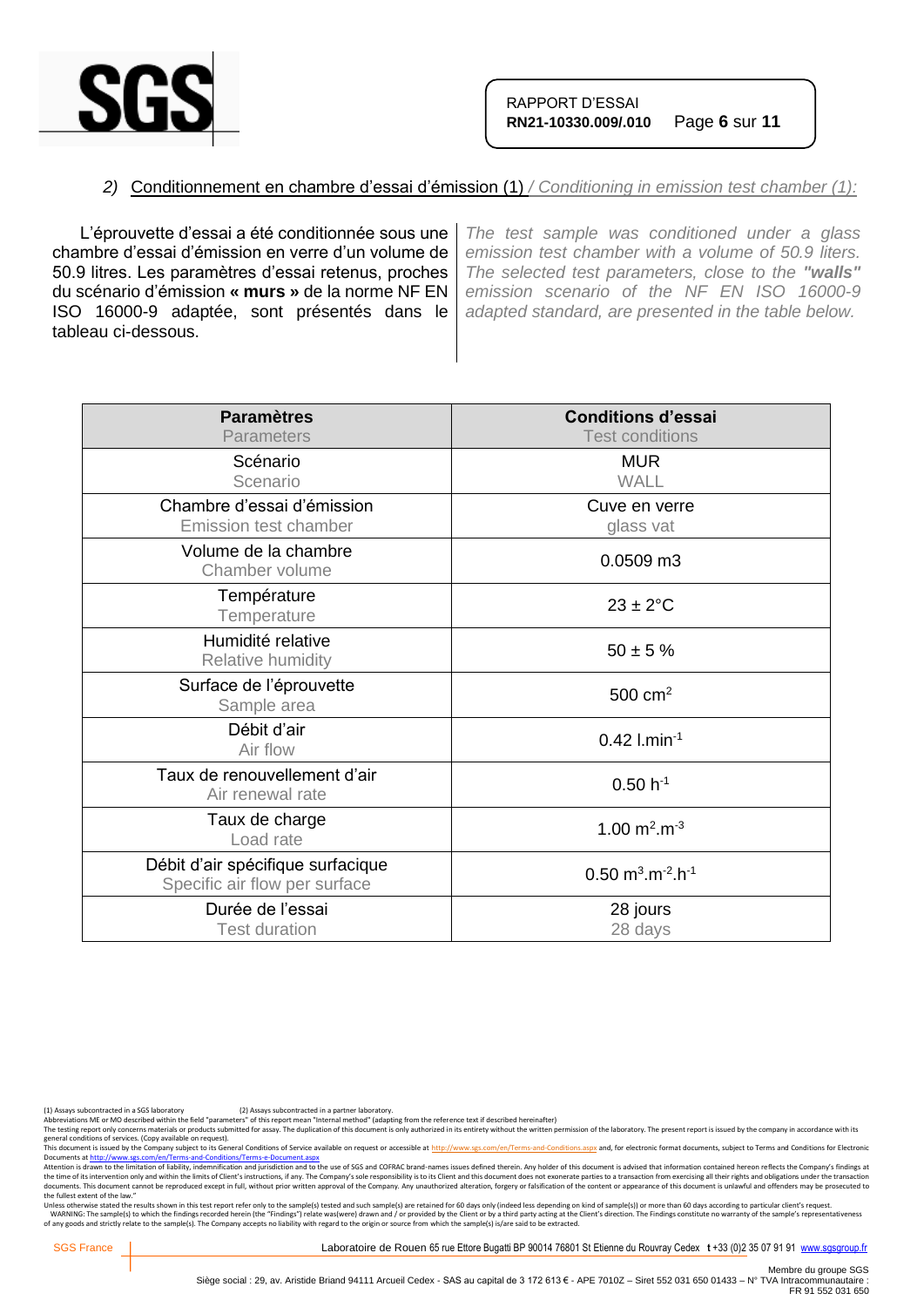

## 3) Conditions de prélèvement des COV et aldéhydes (1) / *VOC and aldehyde sampling conditions (1) :*

Les prélèvements des COV et des aldéhydes par pompage sur support adsorbant spécifique ont été réalisés à 28 jours  $\pm$  1 jour (J28). Les conditions de prélèvement sont présentées dans le tableau ci-dessous. *Samples of VOCs and aldehydes by pumping on a specific adsorbent support were made at 28 days ± 1 jour(D28). The sampling conditions are shown in the table below.*

| <b>Prélèvements</b><br>Sampling           | COV<br><b>VOC</b>          | Aldéhydes<br>Aldehydes |
|-------------------------------------------|----------------------------|------------------------|
| Nombre de tubes<br>Tubes number           | 2                          | 2                      |
| Support adsorbant<br>Adsorbent base       | <b>TENAX TA</b>            | <b>DNPH</b>            |
| Durée de prélèvement<br>Sampling duration | 20 min.                    | 90 min.                |
| Débit<br><b>Flow</b>                      | $200$ ml.min <sup>-1</sup> | 330 ml.min $^{-1}$     |
| Volume prélevé<br>Sampled volume          | 4 I                        | 30 I                   |

#### **Suivi métrologique de l'essai**

| Paramètres d'essai                      | <b>Moyenne</b><br>sur 28 jours |
|-----------------------------------------|--------------------------------|
| Température (°C)                        | 22.87                          |
| Humidité (% HR)                         | 50.01                          |
| Taux de renouvellement d'air<br>(I/min) | 0.42                           |

| Paramètres d'essai     |      |  |
|------------------------|------|--|
| Surpression (Pa)       | 21   |  |
| Vitesse de l'air (m/s) | 0.18 |  |

## **Metrological monitoring of test**

| <b>Test parameters</b>  | Average<br>on 28 days |
|-------------------------|-----------------------|
| Temperature (°C)        | 22.87                 |
| Moisture (% HR)         | 50.01                 |
| Air change rate (I/min) | 0.42                  |

| <b>Test parameters</b> |      |  |
|------------------------|------|--|
| Pressure (Pa)          | 21   |  |
| Air velocity (m/s)     | 0.18 |  |

The testing report only concerns materials or products submitted for assay. The duplication of this document is only authorized in its entirety without the written permission of the laboratory. The present report is issued

general conditions of services. (Copy available on request).<br>This documents a fister of the Company subject to the Company subject to the Gompany subject to the School of<br>Documents at <u>http://www.ses.com/en/Terms-and-Condi</u> the fullest extent of the law."

Unless otherwise stated the results shown in this test report refer only to the sample(s) tested and such sample(s) are retained for 60 days only (indeed less depending on kind of sample(s)) or more than 60 days according

SGS France | Laboratoire de Rouen 65 rue Ettore Bugatti BP 90014 76801 St Etienne du Rouvray Cedex t +33 (0)2 35 07 91 91 [www.sgsgroup.fr](http://www.sgsgroup.fr/)

<sup>(1)</sup> Assays subcontracted in a SGS laboratory (2) Assays subcontracted in a partner laboratory.<br>Abbreviations ME or MO described within the field "parameters" of this report mean "Internal method" (adapting from the referen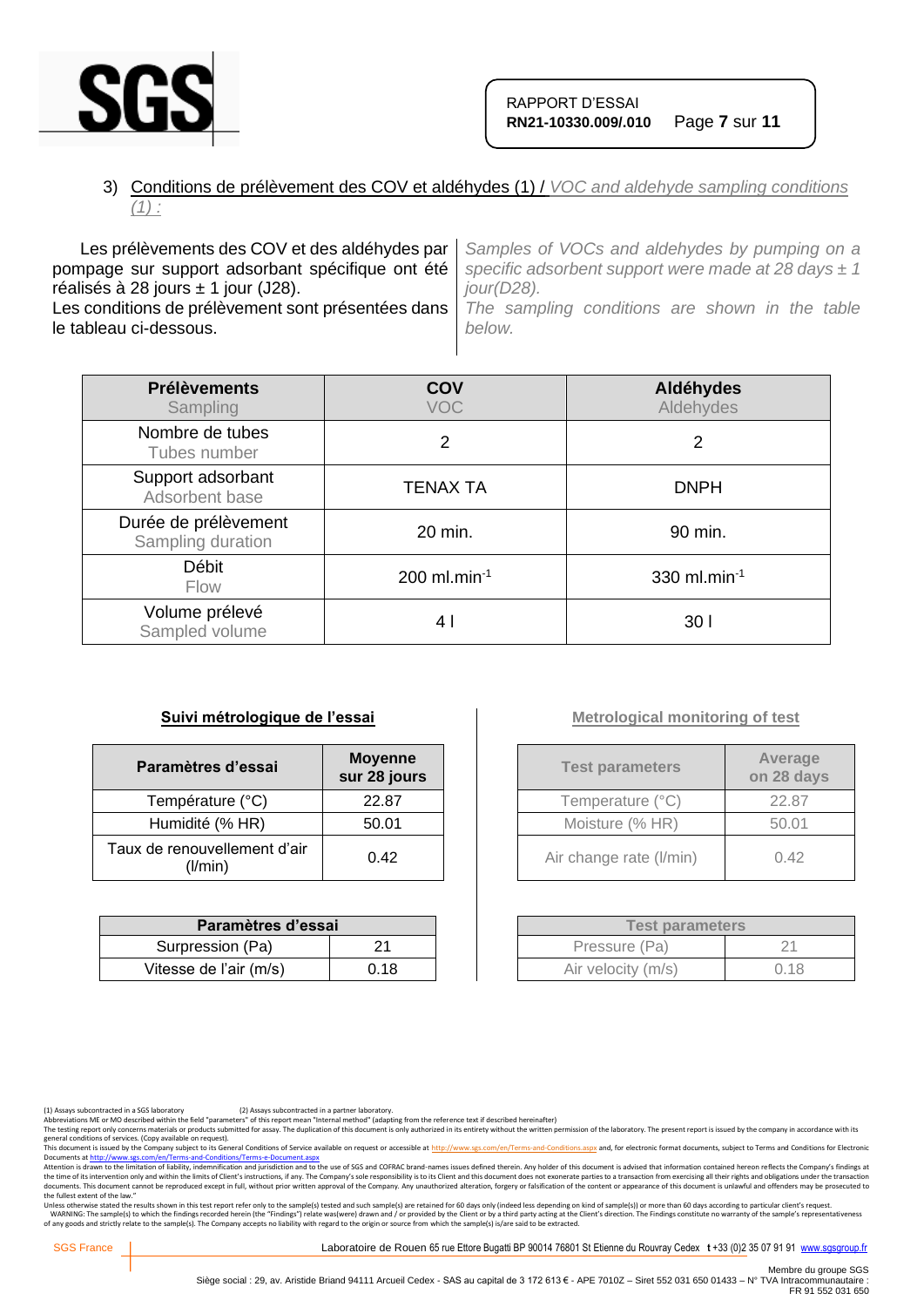

#### 4) Méthodes de mesure des COV et aldéhydes / VOC and aldehyde measurement methods:

| Les prélèvements et analyses des COV sont<br>réalisés conformément à la norme NF ISO 16000-6<br>adaptée.<br>Les équipements utilisés pour l'analyse des COV<br>dans notre laboratoire sont un thermo-désorbeur<br>Markes et un chromatographe en phase gazeuse<br>Agilent couplé à un spectromètre de masse (MS)<br>pour l'indentification et à un détecteur à ionisation de<br>flamme (FID) pour la quantification. Chaque<br>composé individuel est quantifié par étalonnage<br>spécifique. | Sampling and analysis of VOCs are carried out in<br>accordance with standard NF ISO 16000-6 adapted.<br>The equipment used for VOC analysis in our<br>laboratory is a Markes thermo-desorber and an<br>Agilent gas chromatograph coupled to a mass<br>spectrometer (MS) for identification and a flame<br>ionization detector (FID) for quantification. Each<br>individual compound is quantified by specific<br>calibration.                    |
|-----------------------------------------------------------------------------------------------------------------------------------------------------------------------------------------------------------------------------------------------------------------------------------------------------------------------------------------------------------------------------------------------------------------------------------------------------------------------------------------------|--------------------------------------------------------------------------------------------------------------------------------------------------------------------------------------------------------------------------------------------------------------------------------------------------------------------------------------------------------------------------------------------------------------------------------------------------|
| La concentration en COV totaux (TVOC) est<br>calculée, pour les composés éluant entre le n-C6<br>hexane et le n-C16 hexadecane (inclus), avec le<br>facteur de réponse du toluène.                                                                                                                                                                                                                                                                                                            | The total VOC concentration (TVOC) is<br>calculated for the compounds eluting between n-C6<br>hexane and n-C16 hexadecane (included) with the<br>toluene response factor.                                                                                                                                                                                                                                                                        |
| Les prélèvements et analyses des aldéhydes<br>sont réalisés conformément à la norme NF ISO<br>16000-3 adaptée.<br>Les prélèvements sont effectués sur des<br>cartouches contenant du gel de silice garni de 2,4-<br>dinitrophénylhydrazine (DNPH). Au laboratoire, les<br>cartouches sont éluées dans 5 ml d'acétonitrile.<br>Cette solution d'élution est ensuite analysée par<br>chromatographie liquide hautes performances<br>(HPLC) sur un système WATERS Alliance ou<br>équivalent.     | Samples and analysis of aldehydes are carried<br>out in accordance with standard NF ISO 16000-3<br>adapted.<br>Sampling are done on cartridges containing silica gel<br>coated with 2,4-dinitrophenylhydrazine (DNPH). In<br>the laboratory, the cartridges are eluted in 5 ml of<br>acetonitrile. This elution solution is then analyzed by<br>high performance liquid chromatography (HPLC) on<br>WATERS Alliance system or equivalent.<br>a - |
| Les aldéhydes sont identifiés et quantifiés par<br>étalonnage spécifique.                                                                                                                                                                                                                                                                                                                                                                                                                     | Aldehydes are identified and quantified by<br>specific calibration.                                                                                                                                                                                                                                                                                                                                                                              |
| Les concentrations de fond en COV et en composés<br>carbonylés de la chambre d'essai sont contrôlées par<br>prélèvement sur tube TENAX et sur cartouche DNPH<br>avant l'essai. Selon les niveaux de contamination<br>mesurés, les blancs ont été soustraits aux résultats.                                                                                                                                                                                                                    | The background concentrations of VOCs and<br>carbonyl compounds in the test chamber are<br>controlled by sampling on TENAX tube and the<br>DNPH cartridge before testing. According to levels of<br>contamination measured, the blanks were subtracted<br>from the results.                                                                                                                                                                      |
|                                                                                                                                                                                                                                                                                                                                                                                                                                                                                               |                                                                                                                                                                                                                                                                                                                                                                                                                                                  |

general conditions of services. (Copy available on request).<br>This documents a fister of the Company subject to the Company subject to the Gompany subject to the School of<br>Documents at <u>http://www.ses.com/en/Terms-and-Condi</u> the fullest extent of the law."

Unless otherwise stated the results shown in this test report refer only to the sample(s) tested and such sample(s) are retained for 60 days only (indeed less depending on kind of sample(s)) or more than 60 days according

<sup>(1)</sup> Assays subcontracted in a SGS laboratory (2) Assays subcontracted in a partner laboratory.<br>Abbreviations ME or MO described within the field "parameters" of this report mean "Internal method" (adapting from the referen

Abbrevations ML or MU described with the held "parameters" of this report mean "internal methor" ledapting from the reference text if elescibed meremalter) without the written permistion of the laboratory. The present repo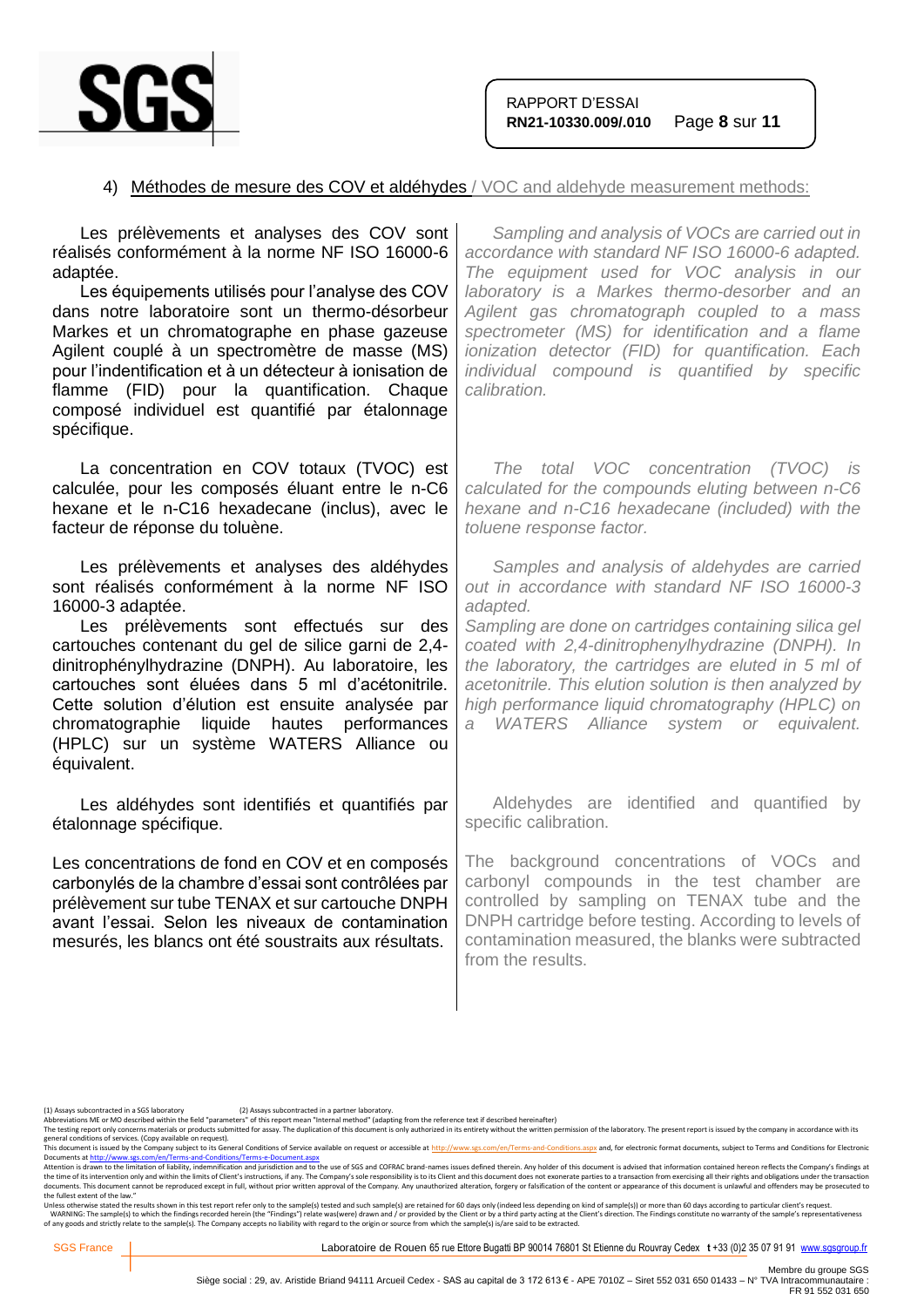

## *5)* Résultats des essais à l'émission / *Result of the emission test*

| Les résultats des analyses selon les normes NF<br>ISO 16000-6 (2012) adaptée et NF ISO 16000-3<br>adaptée (2011) sont présentés dans le tableau ci-<br>dessous.                                                                                                                                                                                                                    | The analysis results according to NF ISO 16000-6<br>(2012) adapted and NF ISO 16000-3 (2011) adapted<br>are presented in the table below.                                                                                                                                                                                                                           |
|------------------------------------------------------------------------------------------------------------------------------------------------------------------------------------------------------------------------------------------------------------------------------------------------------------------------------------------------------------------------------------|---------------------------------------------------------------------------------------------------------------------------------------------------------------------------------------------------------------------------------------------------------------------------------------------------------------------------------------------------------------------|
| Les résultats sont fournis comme la moyenne des<br>2 prélèvements.                                                                                                                                                                                                                                                                                                                 | Results are provided as the average of 2 sampling.                                                                                                                                                                                                                                                                                                                  |
| Les concentrations d'exposition (C) sont calculées<br>selon la formule $C = (SER^*q)/Q$ avec:<br>- SER : la concentration dans la chambre d'essai<br>- q : le débit d'air spécifique au moment de l'essai<br>- Q : le débit d'émission spécifique.                                                                                                                                 | Exposure concentrations (C) are calculated using<br>the formula $C = (SER^*q)/Q$ with<br>- SER: the concentration in the chamber emission<br>- q: the specific air flow at the time of testing<br>- Q: the specific emission rate.                                                                                                                                  |
| Selon le décret n°2011-321 du 23 mars 2011 et<br>l'arrêté du 19 avril 2011 relatif à l'étiquetage des<br>produits de construction ou de revêtement de mur<br>ou de sol et des peintures et vernis sur leurs<br>émissions de polluants volatils, le scénario et le<br>débit d'émission spécifique indiqués dans le<br>tableau ci-dessous ont été appliqué pour ces<br>échantillons. | According to the decree n° 2011-321 of March 23,<br>2011 and the order of April 19, 2011 regarding the<br>Labelling of construction products and covering the<br>wall or floor and paint and varnish on their emissions<br>of volatile pollutants, the scenario and the specific<br>emission rates indicated in the bellow table were<br>applied for these samples: |
| Les résultats sont présentés dans les tableaux des<br>pages suivantes.                                                                                                                                                                                                                                                                                                             | The results are presented in the tables in the<br>following pages.                                                                                                                                                                                                                                                                                                  |

| Débit d'air spécifique au moment de<br>l'essai « q » en $m^3.h^{-1}.m^{-2}$<br>Specific air flow at the time of testing "q"<br>in $m^3 h^{-1} m^{-2}$ | Scénario<br>Scenario | Débit d'émission spécifique « Q »<br>(demandé par le client) en $m^3 \cdot h^{-1} \cdot m^{-2}$<br>Specific emission rate "Q"<br>in $m^3 h^{-1} m^{-2}$ |
|-------------------------------------------------------------------------------------------------------------------------------------------------------|----------------------|---------------------------------------------------------------------------------------------------------------------------------------------------------|
| 0.50                                                                                                                                                  | Murs / Walls         | 0.50                                                                                                                                                    |

(1) Assays subcontracted in a SGS laboratory (2) Assays subcontracted in a partner laboratory.<br>Abbreviations ME or MO described within the field "parameters" of this report mean "Internal method" (adapting from the referen

Abbrevations ML or MU described with the held "parameters" of this report mean "internal methor" ledapting from the reference text if elescibed meremalter) without the written permistion of the laboratory. The present repo

general conditions of services. (Copy available on request).<br>This documents a fister of the Company subject to the Company subject to the Gompany subject to the School of<br>Documents at <u>http://www.ses.com/en/Terms-and-Condi</u> the fullest extent of the law."

Unless otherwise stated the results shown in this test report refer only to the sample(s) tested and such sample(s) are retained for 60 days only (indeed less depending on kind of sample(s)) or more than 60 days according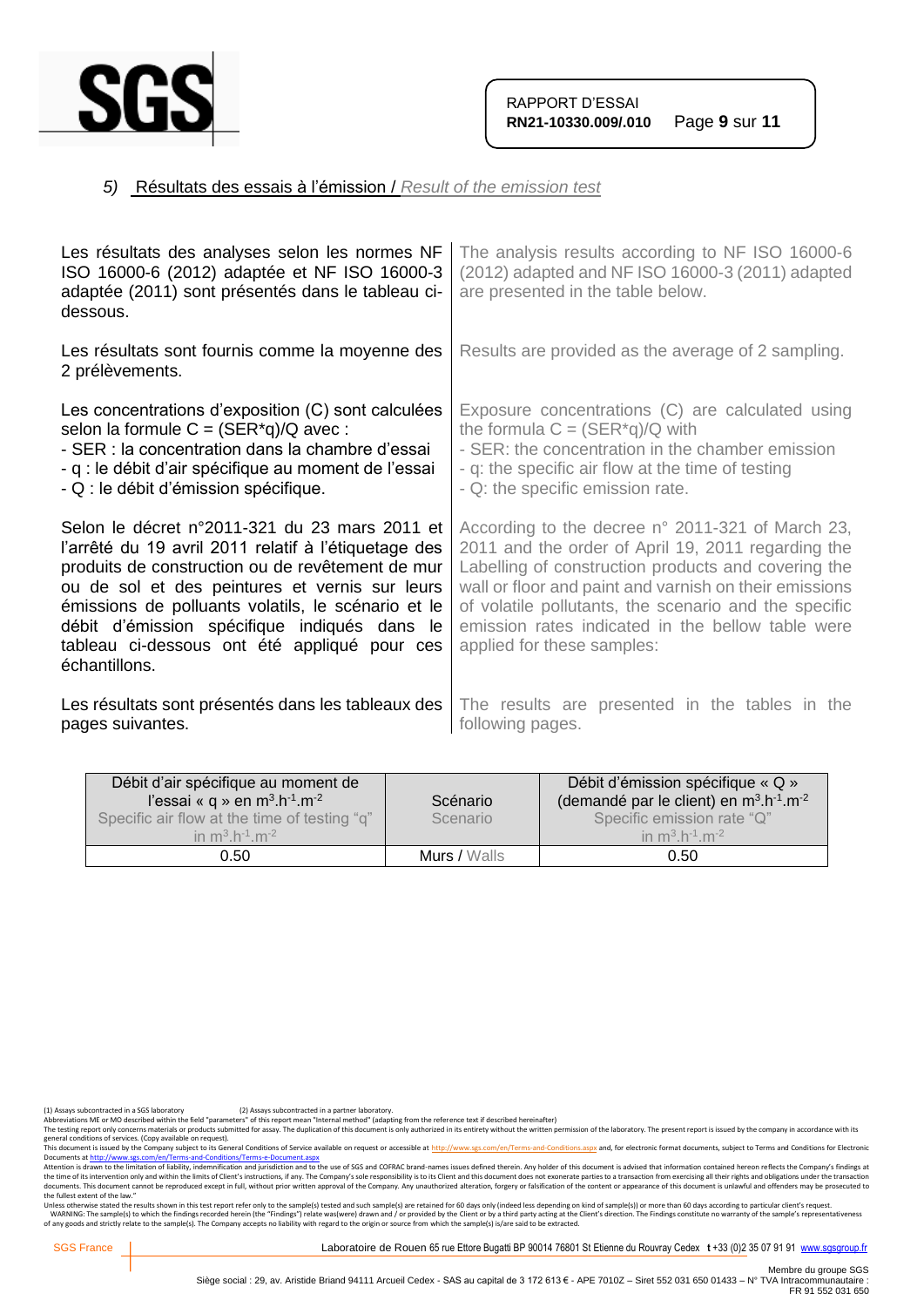

## **RESULTATS / RESULTS**

| Paramètre testé<br><b>Tested parameters</b>                                                                        | Concentration d'exposition ( $\mu$ g.m <sup>-3</sup> )<br>Exposure concentration ( $\mu$ g.m <sup>-3</sup> ) | <b>Classe d'émission</b><br>Class of emission |
|--------------------------------------------------------------------------------------------------------------------|--------------------------------------------------------------------------------------------------------------|-----------------------------------------------|
| <b>TVOC (28j)</b>                                                                                                  | 100                                                                                                          | A+                                            |
| Toluène                                                                                                            | $30$                                                                                                         | A+                                            |
| Tétrachloroethylène                                                                                                | $<$ 25                                                                                                       | $A+$                                          |
| Ethylbenzène                                                                                                       | < 75                                                                                                         | A+                                            |
| Xylène                                                                                                             | $20$                                                                                                         | A+                                            |
| Styrène                                                                                                            | $<$ 25                                                                                                       | A+                                            |
| 1,2,4-Triméthylbenzène                                                                                             | < 100                                                                                                        | $A+$                                          |
| 1,4-Dichlorobenzène                                                                                                | < 6                                                                                                          | $A+$                                          |
| 2-Butoxyéthanol                                                                                                    | < 100                                                                                                        | A+                                            |
| Formaldéhyde                                                                                                       | < 6                                                                                                          | A+                                            |
| Acétaldéhyde                                                                                                       | $20$                                                                                                         | A+                                            |
| Emissions dans l'air intérieur* (classe la plus pénalisante)<br>Emissions to indoor air* (the most critical class) |                                                                                                              | $A+$                                          |

La classe d'émission est établie sur la base des mesures réalisées après 28 jours en chambre | measurements made after 28 days. d'essai.

The class of emission is established based on

(1) Assays subcontracted in a SGS laboratory (2) Assays subcontracted in a partner laboratory.<br>Abbreviations ME or MO described within the field "parameters" of this report mean "Internal method" (adapting from the referen

The testing report only concerns materials or products submitted for assay. The duplication of this document is only authorized in its entirety without the written permission of the laboratory. The present report is issued

general conditions of services. (Copy available on request).<br>This documents a fister of the Company subject to the Company subject to the Gompany subject to the School of<br>Documents at <u>http://www.ses.com/en/Terms-and-Condi</u> the fullest extent of the law."

Unless otherwise stated the results shown in this test report refer only to the sample(s) tested and such sample(s) are retained for 60 days only (indeed less depending on kind of sample(s)) or more than 60 days according